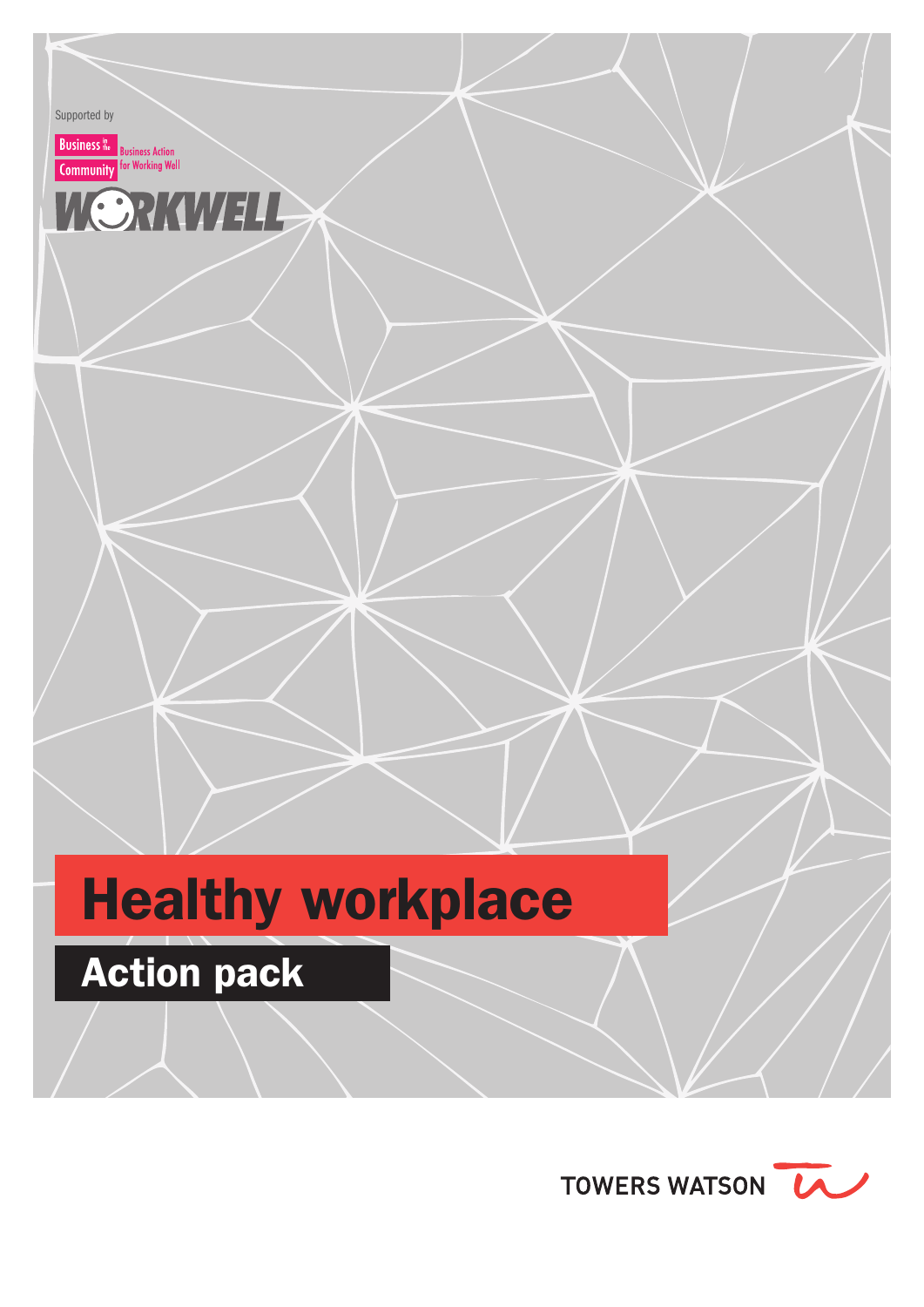## Healthy workplace

## Action pack



#### **Contents**

| Healthy workplace – why and how?                        | з  |
|---------------------------------------------------------|----|
| How to achieve a successful programme                   | 5  |
| Step 1 – Identify perceived issues and programme vision | 5  |
| Step 2 – Know the business environment                  | 6  |
| Step 3 – Create the project team                        | 7  |
| Step 4 - Evaluate current resources                     | 8  |
| Step 5 - Create/review the core framework               | 9  |
| Step 6 – Undertake a needs analysis and establish KPIs  | 11 |
| Step 7 - Clarify initial objectives                     | 13 |
| Step 8 – Develop the year's programme                   | 13 |
| Step 9 – Find the right business partners               | 16 |
| Step 10 – Communicating the programme                   | 18 |
| Step 11 – Launch the programme                          | 18 |
| Step 12 - Develop ongoing programme management          | 19 |
| What next?                                              | 19 |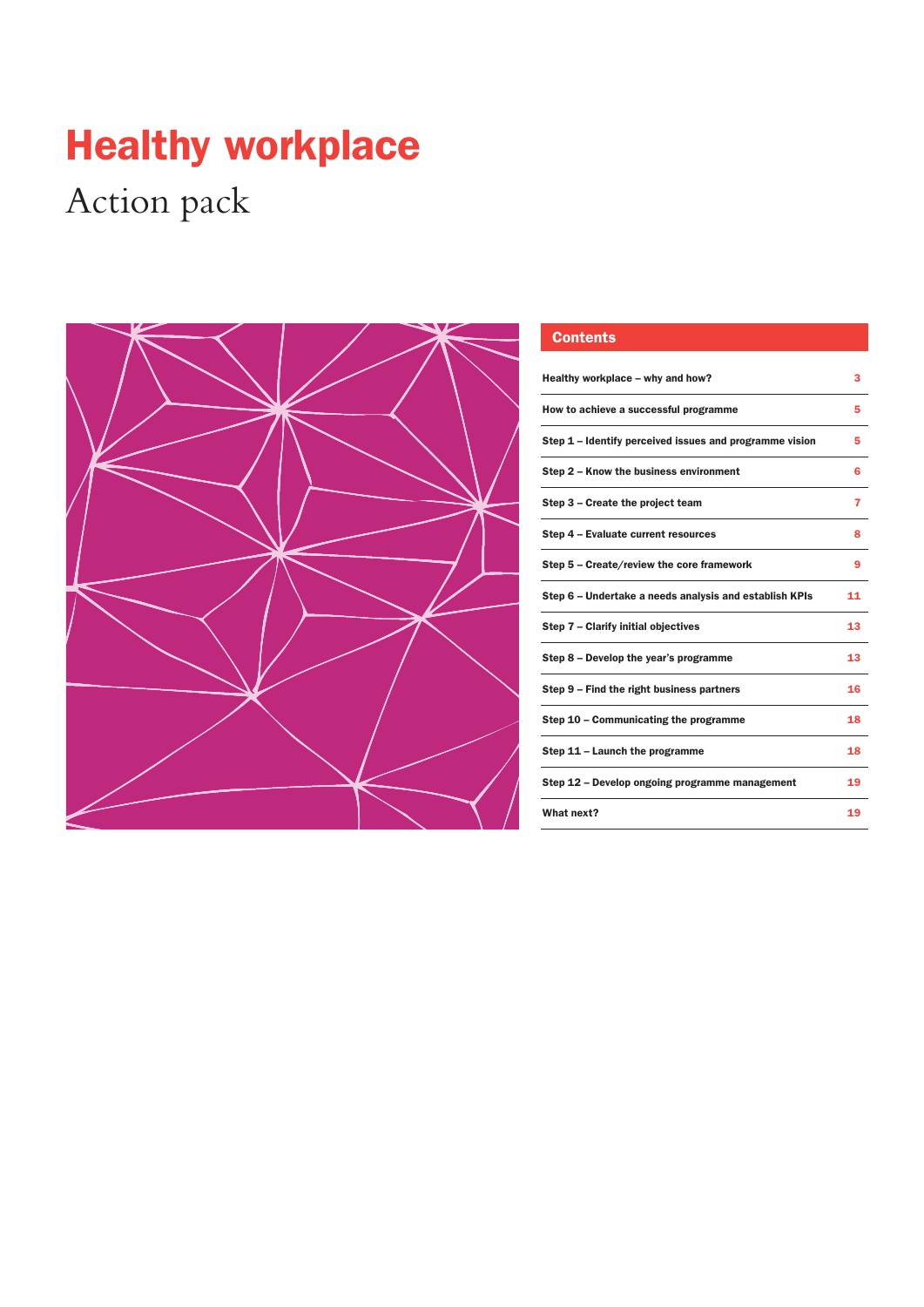

## Introduction

#### Why provide a healthy workplace?

It is generally accepted that employee health does affect the bottom line and the Business in the Community (BITC) 'Wealth from Health' research clearly demonstrates this. Investing in employees to help them attain and sustain good health can be extremely positive, if done effectively.

Employers of all industries, sizes and structures are affected by the consequences of poor employee health and wellbeing. However, this is an issue that employers can address easily and cost effectively within the workplace.

#### What does workplace health encompass?

Improving workplace health requires an integrated approach that addresses all areas of an employee's health needs, such as:

- Prevention and lifestyle factors.
- Emotional, psychological and physical issues.
- Early recognition and identification of disease.
- Treatment and rehabilitation.
- Long-term disease/allergy management.
- Safety and accident prevention.
- Employee engagement.

An individual's health and lifestyle is an ongoing cycle; what happens at work affects leisure time, family and friends, and what happens outside work affects the employer's bottom line.

By providing employees with the means, resources and motivation to improve their health in a sustained way, a business can mitigate its health risks and the associated costs as far as possible, while also benefiting from a motivated, engaged, productive and loyal workforce.

This action pack will show you how to go about doing so.

## How to create a healthy workplace Our approach

The Towers Watson healthy workplace action pack offers a straightforward 12-step approach suitable for any employer wishing to optimise the health of its employees.

For simplicity, our approach is based around a programme using a 12-month annual cycle with key dates/phases, a defined project team and core framework.

The point in the calendar at which your own programme year should start will depend on your wider business activities.

Regardless of your current situation, to avoid missing out a key part of the process, which might be detrimental to the success of your programme later on, we would suggest you start at step 1 in readiness for the launch year.

The process can be used to revisit the programme on an annual basis, although it will not be necessary to undertake the initial planning stages discussed in this guide annually. We would recommend you start at step 5 from year 2 onwards.

#### Your programme

All businesses face issues that are in some way unique to them and their workforce. This action pack cannot prescribe the solutions for your own business's needs, nor will it direct you to a quick fix, which may ultimately not be the best use of your resources. Instead, it aims to provide you with straightforward guidance and a logical process to help you identify the actual health needs of your workforce and consequently the risks to your business. It also shows how to address them in the most appropriate, targeted and efficient way possible through a cohesive and structured programme.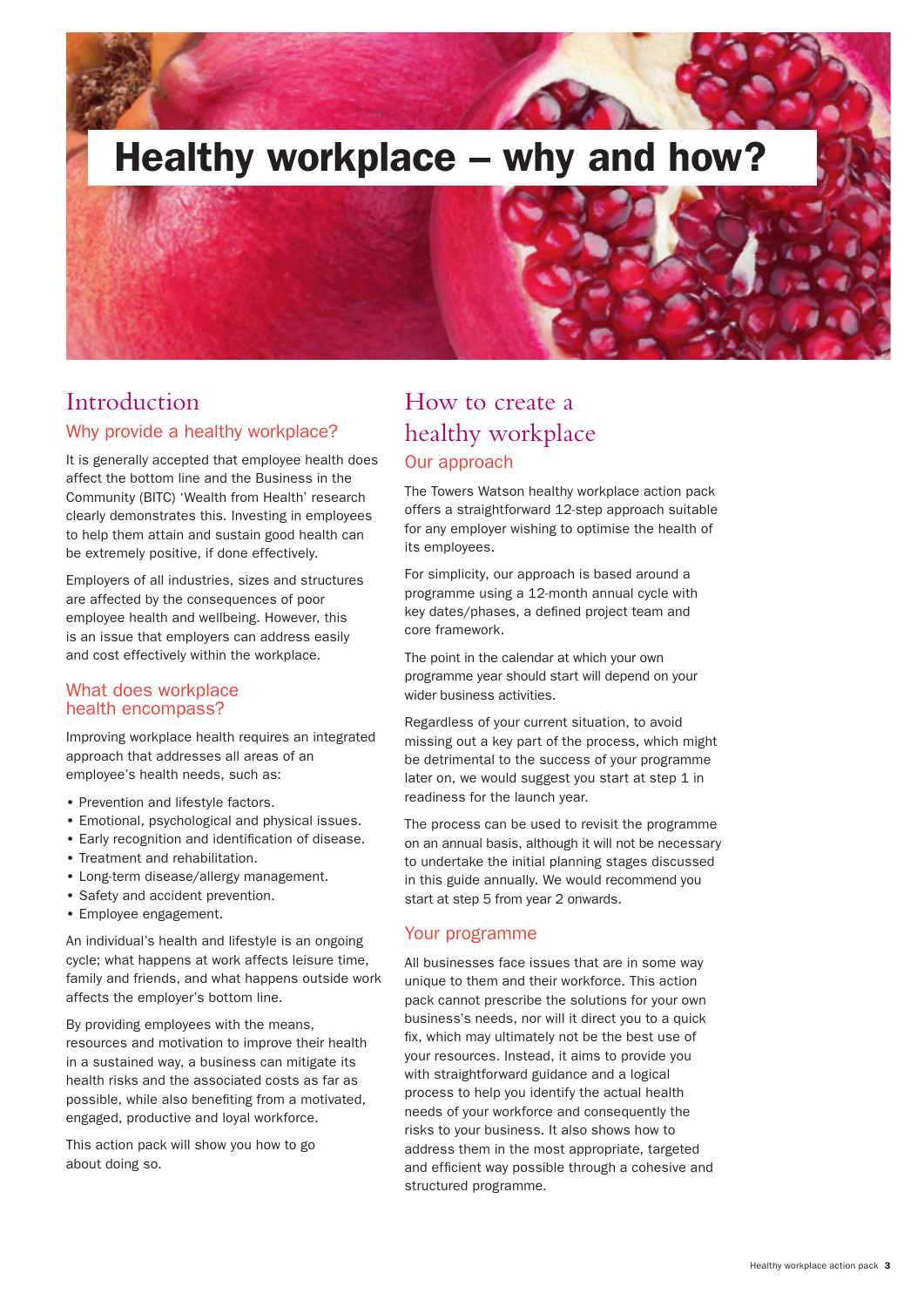#### Figure 01. 12 steps to developing your programme



The extent to which this programme is promoted to employees is of course up to you, but a programme format has distinct advantages over ad-hoc interventions, such as:

- Consistency.
- Clarity.
- All relevant stakeholders have input in a structured manner.
- Needs analysis ensures interventions are relevant and targeted.
- Achieves the most efficient use of resources and investment.
- Involves employees for optimum effectiveness.

No two programmes resulting from this approach will look the same, however, the steps to achieving and maintaining your programme are similar and following them will result in the following basic features:

- 1. Annual cycle including quarterly phases and key dates.
- 2. Distinct programme leader, coordinator and information analyst.
- 3. Project team including relevant internal and external stakeholders.
- 4. Core framework and centralisation of all data feeds.
- 5. Needs analysis and key performance indicators.
- 6. Targeted initiatives and events.
- 7. Branding and communication.
- 8. Ongoing monitoring, review and modification as needed.

#### Need help?

We are a global consultancy with a wide range of HR expertise. Our services include consulting in all areas of employee health such as:

| Integrated health<br>solutions | Absence management           | <b>Employee wellness</b>                |
|--------------------------------|------------------------------|-----------------------------------------|
| Flexible health<br>benefits    | Rehabilitation               | Medical expenses plans                  |
| Disability benefits            | Death-in-service<br>henefits | III-health early<br>retirement benefits |
| Accidental death<br>benefits   | Critical illness<br>schemes  | Post-retirement<br>medical benefits     |
| Dental plans                   | Optical plans                | Employee assistance<br>programmes       |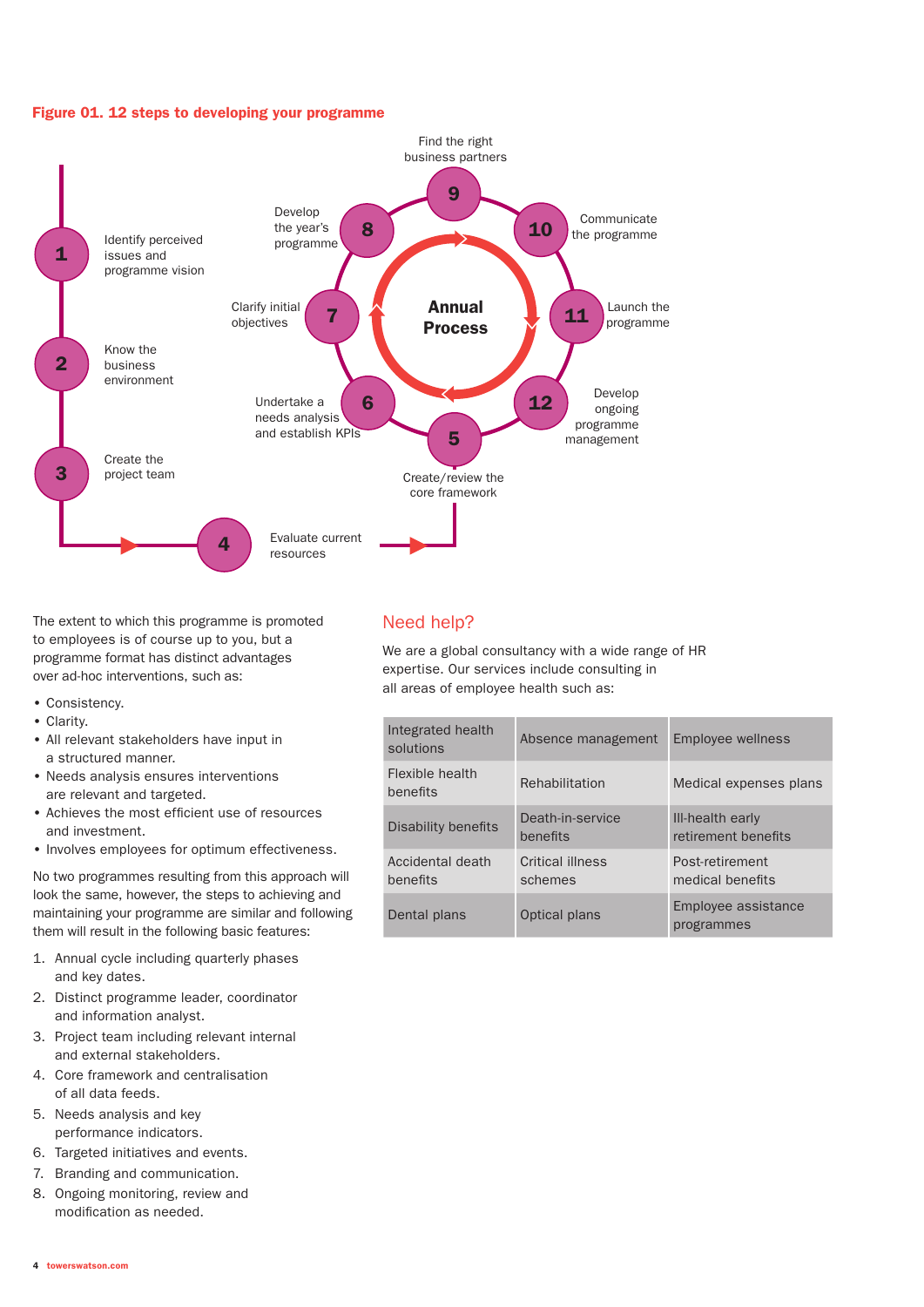## How to achieve a successful programme

| 10 key principles for success |                                                                                                                               |  |
|-------------------------------|-------------------------------------------------------------------------------------------------------------------------------|--|
| $\mathbf{1}$                  | The programme is supported and used by senior management                                                                      |  |
| $\overline{2}$                | The programme is used by line managers as part of the team and employee<br>management approach                                |  |
| 3                             | The programme development and delivery involves all relevant stakeholders,<br>including employees                             |  |
| $\overline{4}$                | It is centrally coordinated and managed                                                                                       |  |
| 5                             | It is underpinned by regular needs analysis and takes into account the findings in order<br>to be relevant to your population |  |
| 6                             | Interventions are targeted, relevant and deliver against the objectives                                                       |  |
| $\overline{7}$                | Interventions are presented in a variety of formats to encourage the widest possible audience<br>and are convenient and fun   |  |
| 8                             | It engages employees through branding and a continuous communication programme                                                |  |
| 9                             | It maintains momentum and freshness and continues over the longer term                                                        |  |
| 10                            | It meets the expectations raised                                                                                              |  |

## Step 1 – Identify perceived issues and programme vision

#### Even before conducting any level of formal needs analysis, you are likely to have some idea of potential health issues within your workforce.

At this stage these might simply be generic, commonplace issues or be based on instinct alone with no particular evidence. For example:

- Unknown or concerning absence levels/reasons.
- High turnover of staff.
- High number of smokers.
- Stress.
- Poor diet/nutrition and obesity.
- Alcohol or drug use.
- High claims and/or premium costs on health-related employee benefits.

It may be that you are not aware of any specific issues. You may want to focus on employee health because it fits with your company image or values, because your competitors are doing so, or because it is simply the right thing to do.

Although the answers are likely to be brief and may well change once you have undertaken a needs analysis and are further through the process, try to answer the following questions:

- 1. Why have you decided to introduce a health and wellbeing programme?
- 2. Are there any key issues that you are already aware of and would like to address?
- 3. Is there anything specific you hope to achieve from it at this stage?
- 4. Are there are any particular obstacles, challenges or restrictions you are likely to face and how do you think these might be overcome?
- 5. What budget and resources might you have available?
- 6. What timescale do you want to work to?

The answers will be useful in preliminary discussions with internal stakeholders as you develop your project team and begin to plan your programme.

Although it will probably be tempting, try not to think about what initiatives you would like to include yet. These should ultimately be based on the results of your needs analysis and any such plans at this early stage may detract from the effectiveness of your programme design later on.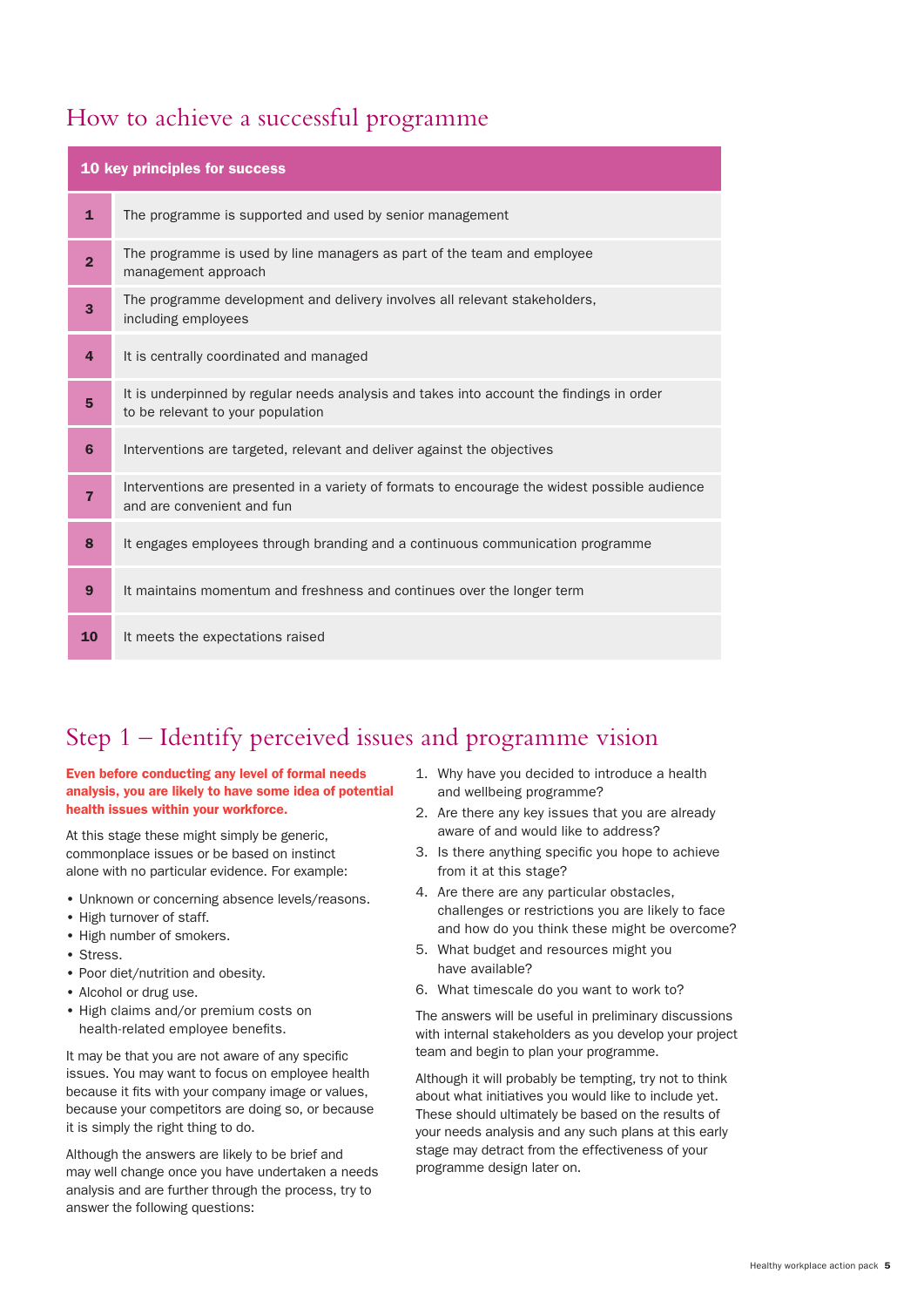## Step 2 – Know the business environment

#### A successful programme must work within your organisation's physical environment, management structure, business strategy and activities.

It should involve all key stakeholders, including your employees. Many a great initiative has either failed or not even launched because a key stakeholder was not involved from the outset or because wider business activities were not taken into account.

The current climate or context in which any programme is communicated should be carefully considered.

A wellbeing programme is unlikely to be well-received by employees if they have just been told there will be redundancies due to reducing profits for example. Equally, if your senior management has not been involved from the outset and has not bought into the concept, let alone been made aware of it, it is unlikely to get very far or last very long.

It is therefore important to clarify the following at this early stage:

- 1. Who are the key stakeholders who have an interest in the business, finance, employee performance, productivity and health?
	- a. Who has ultimate control?
	- b. Who has influence?
	- c. Which individuals and lines of business should be involved in the creation and management of the programme?
- 2. Identify existing and future strategies and business activities that will impact upon the design of the programme and when these will take place.

Regardless of the size of your project team, it is imperative that the key roles defined in Step 3 are included.

You may be willing and able to invest in employing dedicated people to fill some of these roles. However, realistically many organisations are likely to use existing staff and include these functions within their duties. Some organisations may feel it is appropriate to assign some or all of these functions to a single person.

Regardless of your approach, it is imperative that sufficient time is set aside to carry out these roles effectively and that the people who undertake them have the appropriate skills and enthusiasm for the programme.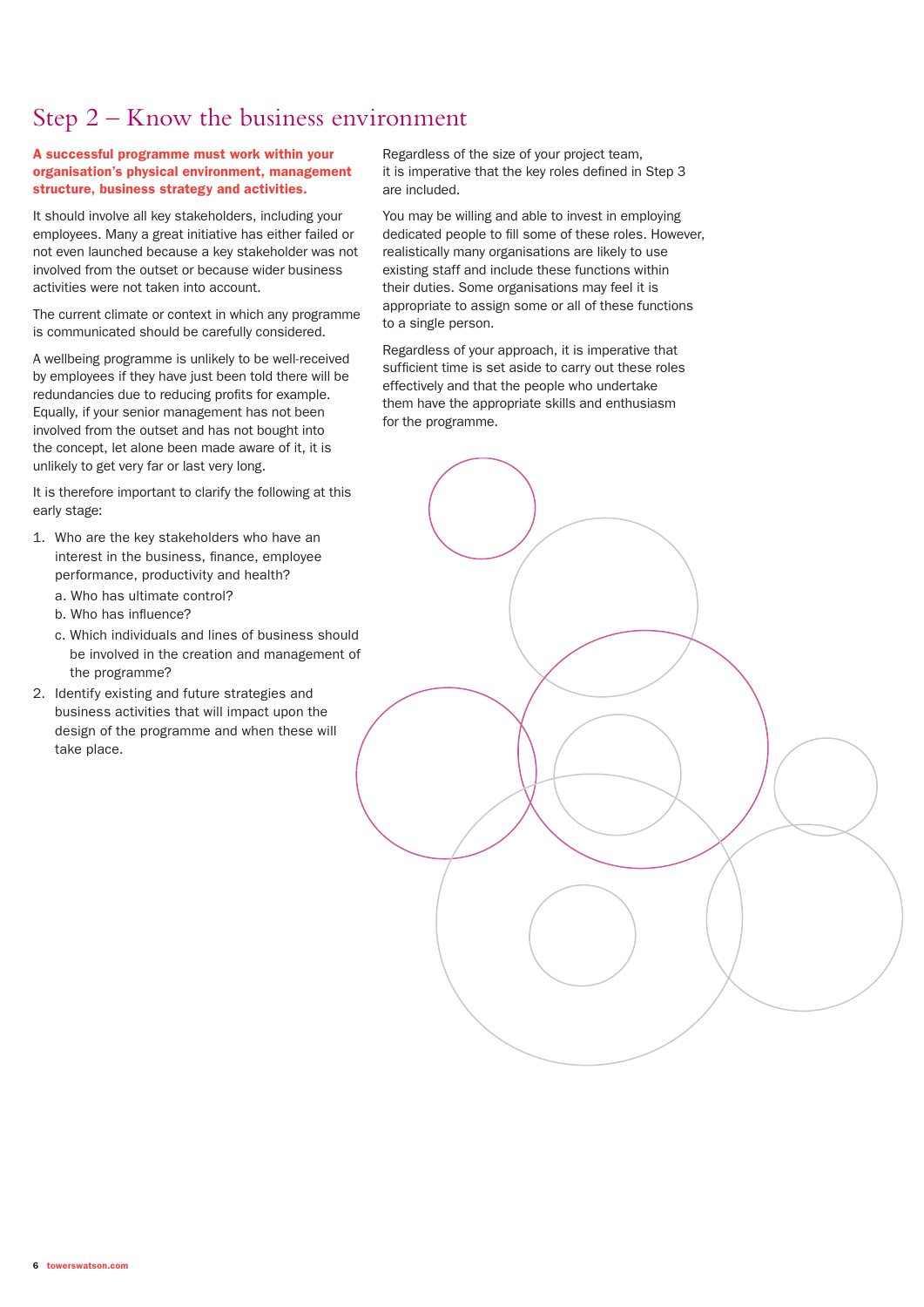

## Step 3 – Create the project team

To optimise the success of your programme it is vital to have representation from all internal stakeholders from business leaders to employees, with a defined central programme manager, programme coordinator and information analyst.

The number of people and specific stakeholders within your team will vary considerably depending on the size and structure of your company. Many smaller organisations are unlikely to have in-house representation in all of these areas. Where there is more than one site or business unit, appropriate representatives of each should be included.

#### Key roles and responsibilities

Central programme manager - to drive the programme and achieve cohesion and centralisation of the internal project team.

Central programme coordinator – to act as primary contact for internal and external stakeholders and organise initiatives and events agreed on by the project team.

Information analyst – to act as central coordinator, collator and interpreter of management information and data from the programme providers. To compile the various sources of data into meaningful information and report back to the programme manager and project team. Depending on your internal capabilities and the elements your programme includes, it may be appropriate to outsource this role.

#### Internal stakeholders

- Business leaders such as managing director, finance director, chief financial officer and chief executive officer.
- Employee champions ideally from different sites, with different roles and a demographic spread representative of the workforce and preferably with an interest in healthy lifestyles and the ability to motivate and relate to colleagues.
- Human resources.
- Occupational health.
- Pension scheme trustees.
- Trade union/employee forum.
- Health and safety.
- Fitness facilities provider.
- Procurement.
- Compensation and benefits manager.
- IT.
- Legal.
- Facilities.
- Marketing/communications.
- Social committee.
- Specialist consultant.
- Anyone else who should have input.

Later you will develop your external stakeholder team and identify how internal and external stakeholders will interact.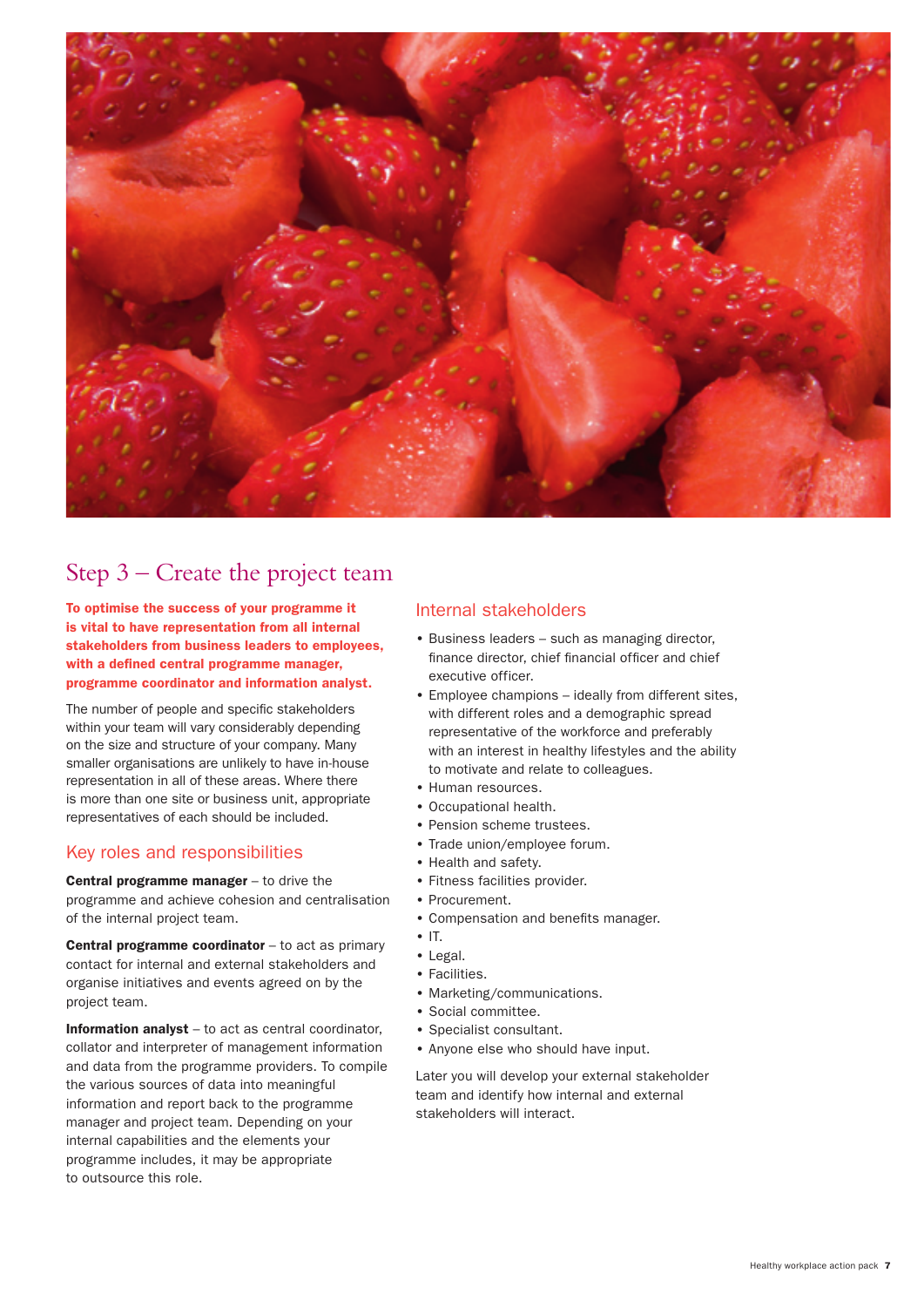## Step 4 – Evaluate current resources

This step consists of two elements:

- 1. Finding out what you already have available, which might fit with your programme.
- 2. Clarifying the profile of your employees, including their demographic profile and geographical spread.

#### What do you already have available?

Most organisations will already have some of the elements, or potential elements, of a workplace health programme in place. There is no reason to start entirely from scratch if these elements fit within the programme you are going to develop. It may simply require you to re-position and change the communication of the elements or switch to a more suitable provider to make an existing element fit perfectly.

Equally however, you should not allow your programme to be encumbered by things which do not fit within your new strategy. Clearly there may be legal or employee relations implications in removing certain provisions, which have either been promised to employees or which they value. We would always recommend you consider this carefully and seek legal advice before removing them.

Consider what services, benefits and interventions you already have in place related to health in the workplace, such as benefits, attendance management, employee eligibility, staff training, line management, facilities in the local area, number and location of sites. You may even go so far as to consider what is provided in vending machines.

You should establish:

- Who provides them?
- What does the service include?
- What measurements and data are available from them?
- Do you think they might be a good fit?
- Do you know if they are currently valued by employees and/or the business? (Your needs analysis will add further insight).

#### Examples

- What is around your site(s)? For example, sports and recreational facilities, areas of historic or natural interest.
- What other services do your benefit providers offer either free of charge or at preferential rates? For example, on-line tools and resources, telephone services such as GP helplines, stress counselling, bereavement counselling, second opinion services or absence recording services. Could you make better use of them?

A checklist has been included within the action pack which may be helpful.

#### Your employees

The content and style of your programme will depend to some extent on the demographic and geographical spread of your workforce, both across the company as a whole and within specific sites or business units. Such as:

- 1. Do you have a broad spread of age and gender across your workforce or do most employees fall within a particular age range?
- 2. What is the spread of those with families compared to young and single?
- 3. What is the typical educational level of your employees?
- 4. What is the culture of your employees and their roles for example, target driven, competitive, social, team working, isolated, analytical, negative?
- 5. Are there any particular attitudes that you are likely to encounter?
- 6. What level of salaries do employees earn? Is there a significant variance?
- 7. Do most employees live locally to your sites or do they commute long distances?
- 8. How long do employees typically remain with the company?
- 9. Do all employees work the same hours or are shifts staggered?
- 10.Are any employees site-based or mobile/home-based?
- 11.What kind of environment do they work in office/desk-based, workshop, factory, laboratory, or call centre?
- 12.How computer literate is your workforce? Do they have easy access to PCs and the internet?

Consider the potential opportunities and difficulties which these factors will add to your programme.

Depending on the extent of your needs analysis (step 6), it will help you to obtain feedback and evidence on many of the issues associated with these demographic factors. The needs analysis will therefore be imperative in helping you structure your programme.

Most organisations will have at least some degree of demographic variance within their population, although there are likely to be common themes or attitudes. In order for your programme to be truly successful it must be broad enough in its content and means of delivery to approach the widest possible audience and be accessible and relevant to any employee who wishes to participate.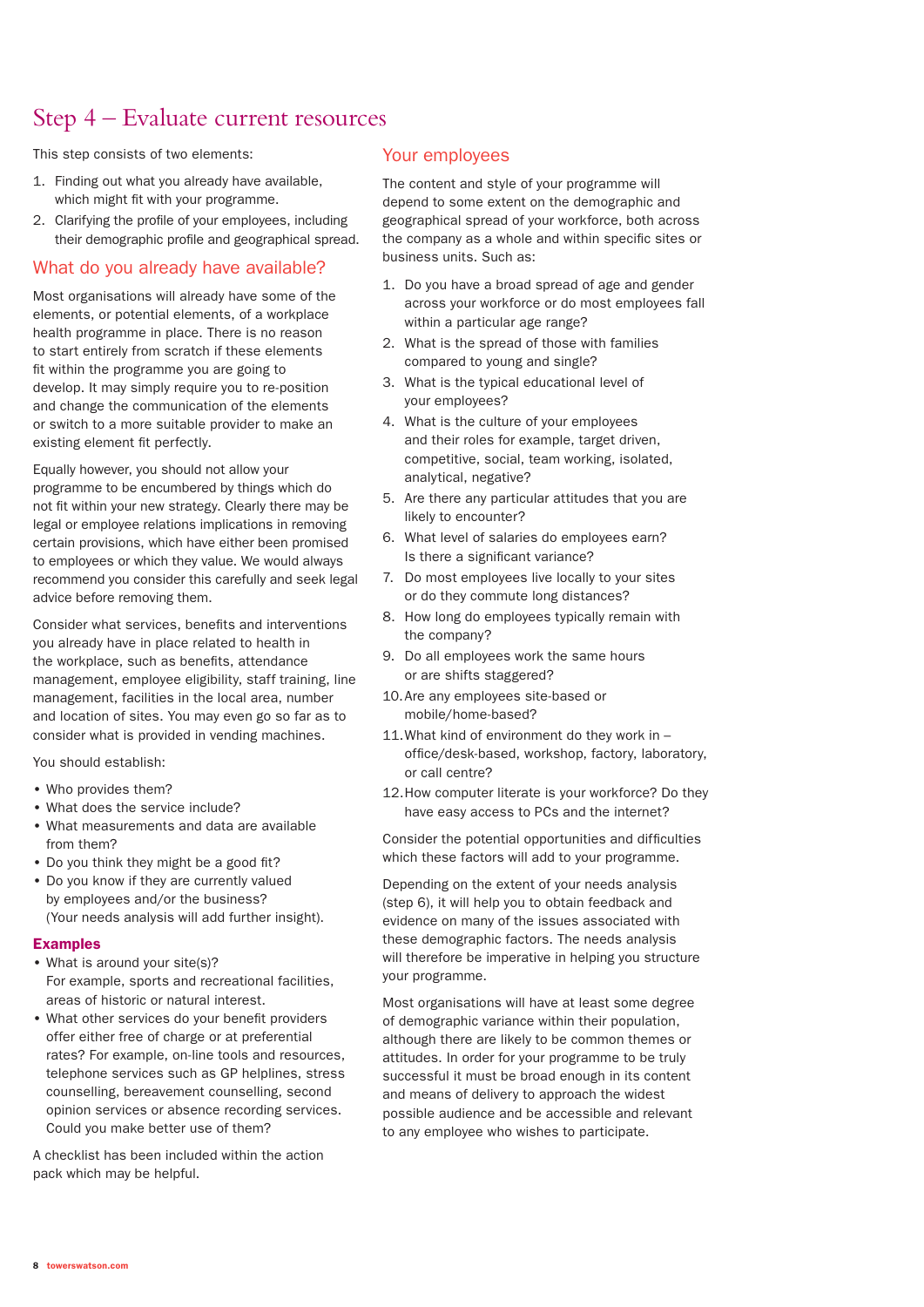## Step 5 – Create/review the core framework

So far you have already:

- Created your project team and assigned your key roles (step 3).
- Taken stock of what you already have available (step 4).

You are now ready to develop your core framework by:

- Realigning your existing provision and services.
- Identifying any remaining gaps.
- Establishing the most effective approach to interaction between stakeholders.
- Establishing the portal through which employees will access the programme.
- Branding your programme.

If you are now planning your second (or later) programme year, it is worth reviewing your core framework at this stage to ensure it is still working as effectively as possible.

#### What is it?

The core framework provides a solid basis for your workplace health programme and all future initiatives. It is the means through which your programme is funded, co-ordinated, delivered and measured and future needs are identified for targeted intervention. All targeted initiatives and programmes will be developed as a result of the findings of your core framework and will effectively sit on top of it as shown in Figure 02.

The framework should provide a stable foundation and basis for your programme, but allow flexibility for organic growth and adaptation going forward to meet changing demands. For example, you may wish to change a benefit or provider at some point in the future. In reality, it is a virtual concept but it will nevertheless help to clarify the approach you are going to use and is a useful means of ensuring that your programme remains on track and continues to function effectively.

The most effective model is likely to be through the central coordination of services through:

- Key internal stakeholders (step 3).
- Centralisation of data collection and analysis (steps 3 and 5).
- Core providers (step 9).
- Branding.
- The communications hub.

#### Branding your programme

The branding of your programme is extremely important. It will set the tone of your workplace health programme and be the way in which you inform and engage your employees. It is therefore important to get it right in order to maximise your investment.

#### How to do it

Some organisations will be fortunate enough to have a marketing or communications team, in which case they will be able to assist you with both the branding and a cohesive design style for your communications material.

Where such resources are not available, it may be helpful to think of names that reflect what your programme is trying to achieve. Can they be linked to your company name or industry in any way? Consider how the logo and style of any documents or website might look. What resources do you have available for example, image libraries?

Create a short list of your ideas and ask for feedback from the project team, including a range of employees, to see which one is likely to encourage the greatest interest/appeal.

#### Figure 02. Central coordination services

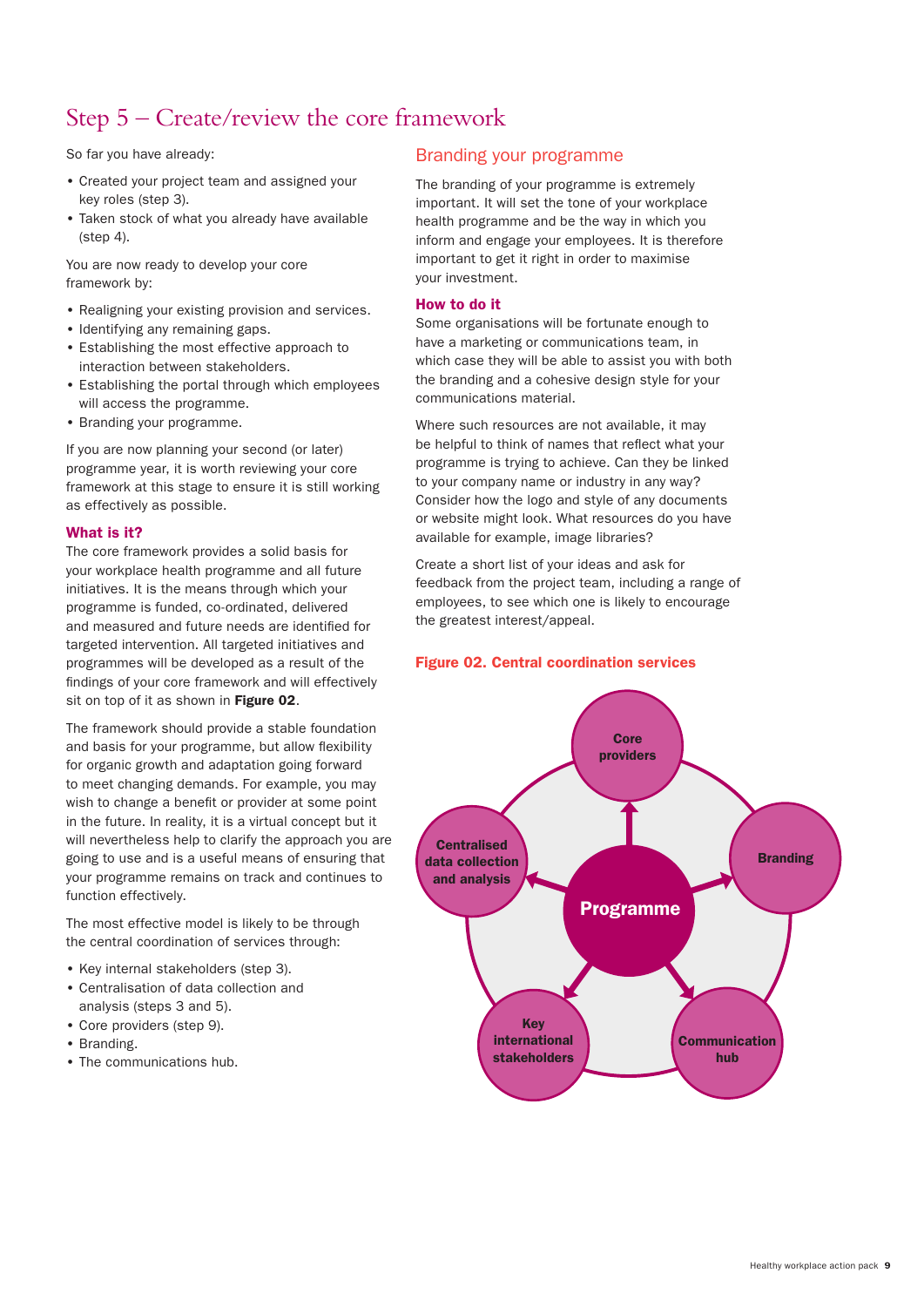

#### Communications hub

#### What is it?

This is the main portal through which employees will access the programme. Ideally it should contain information on all health-related services and initiatives including:

- Overview of programme.
- Schedule of events/annual calendar.
- Overview of services, providers and programmes with links to more information and relevant contact details.
- On-line components for example, health risk assessment or absence recording tools, with links for employees to participate.
- Updates on specific initiatives as they are approaching, for example what is on and when, tools, resources, and where to find out more.
- Other relevant features, such as:
	- Overview of results of the needs analysis.
	- Employee feedback.
	- Success stories.
	- Challenge/competition results.
	- Interactive tools like body mass index calculators, calorie counters, tracking tools to monitor steps per day and weight and food diaries.
	- Photos.
	- Programme coordinator details.
	- Suggestions and feedback.

#### How to do it

You need to find the best way of providing information about your programme to employees where they can access it easily, for example:

- Web-based accessible from home and work where employees have access to the internet. These should also be accessible to their families if appropriate to broaden the scope of programme.
- Intranet accessible to employees while at work if they have access to computers.
- Prominent notice-boards for employees who do not have PC access and/or as a supplement to web- or intranet-based delivery to increase awareness.

It is vital that the hub can be maintained and updated regularly to ensure that it continues to be relevant to your programme. It should also be branded to reflect your overall programme.

This will be of enormous value in your ongoing, longer-term programme development. It will also be of key importance in quantifying the financial impact of your programme.

It will provide a tool to:

- Measure the impact of the programme and allow employee health to be incorporated within the annual report.
- Ensure that interventions can be targeted for the needs and interests of the population to optimise efficiencies and effectiveness.

Your needs analysis should be repeated on a regular basis (typically annually) throughout the programme. It should include questions and measurements that will be repeated each time, to track progress.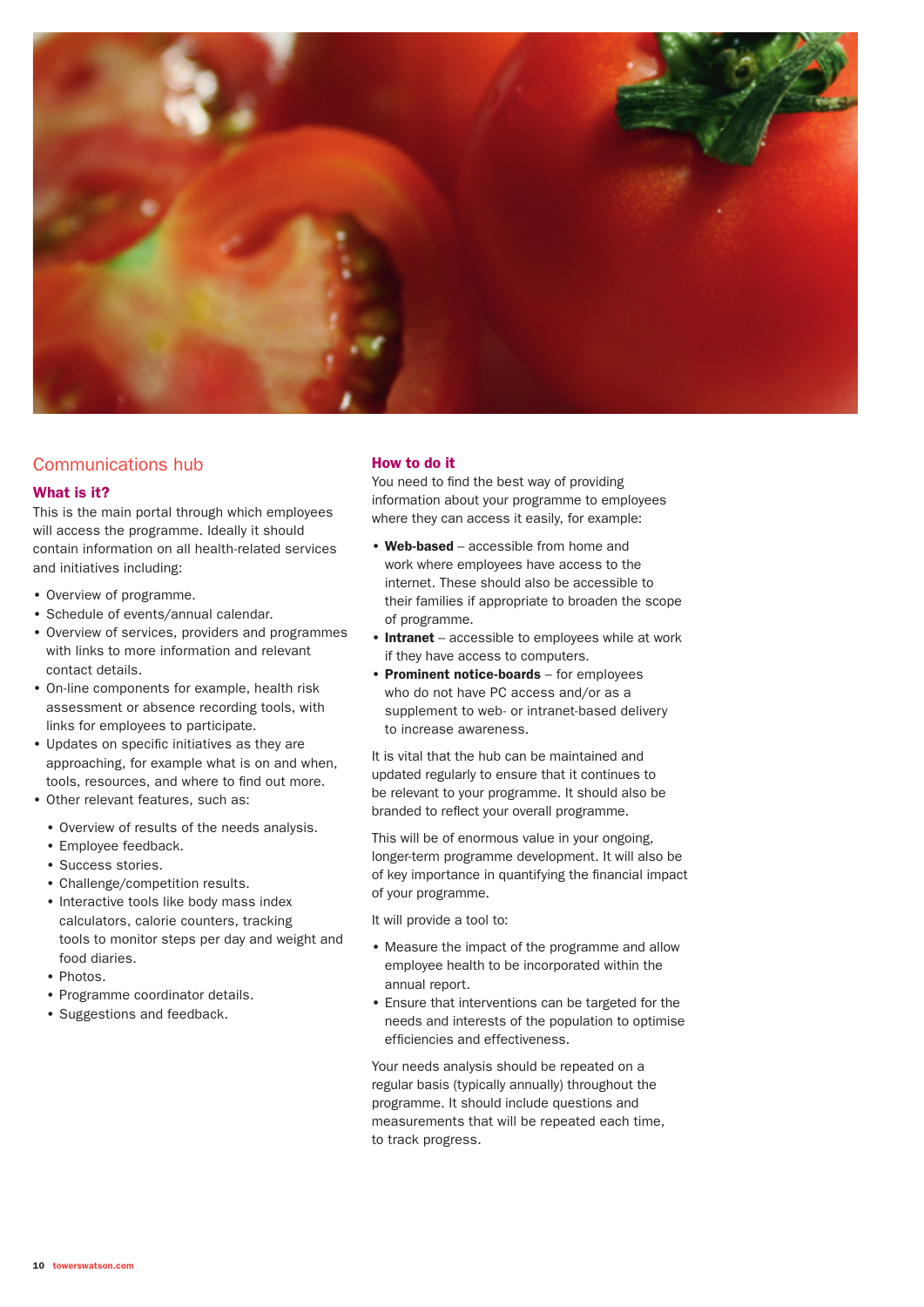## Step 6 – Undertake a needs analysis and establish KPIs

Your needs analysis should be structured in such a way as to provide a 'snapshot' of the current health of your organisation in measurable key performance indicators (KPIs) to compare against future performance.

What you can or should measure will depend on your existing structure and provision. The greater the level of detail you are able to include within your needs analysis, the more valuable the information you will obtain from it, helping you to develop your programme and track its progress.

Clearly the needs analysis will take time, particularly in the first year. However, by establishing key performance indicators and a structure to use going forward, the process will be less onerous in future years. Your specialist adviser may also be able to assist you in this.

There are two aspects to consider:

- 1. An analysis of health-related statistics (depending on what structure is already in place and what information is available). Suggestions of what to include are provided in step 8.
- 2. An assessment of employee needs and desires. There are two key approaches to determining this:
	- a. Undertake a survey or set up focus groups to ascertain employee issues and key concerns that may already be affecting health. These may be physical (for example, weight, smoking, activity, diet), situational (for example, dependant responsibilities) or related to workplace culture (for example, work-life balance, anxiety, enthusiasm, stress, control).

 This should be formatted in such a way to achieve quantitative information for use as part of the needs assessment and a KPI going forward.

 The survey should ideally also include a section to ascertain:

- Readiness to change workplace culture.
- Does it foster or undermine employee health and wellbeing?
- Areas of particular interest.
- The time and/or circumstances in which employees would be most likely to participate in any interventions or events.
- The preferred type of interventions.
- Desire of employees to be involved in organising certain events or if they are already doing so.

 It may be possible to incorporate this within a wider engagement survey, an area in which Towers Watson is able to assist.

b. Undertake a computer-based health risk assessment (HRA) at the outset of the launch. This provides employees with tailored reporting based on their own profile. Some offer tools to manage change and track progress, while providing the company with anonymous management information to identify trends and key risk areas to target interventions accordingly. This could be undertaken at a later stage when your programme actually launches to form one of your programme events.

 The greater the participation in completing these questionnaires, the better your understanding will be of your employees' health needs and interests. It is therefore worthwhile encouraging take-up through means of incentives or a prize draw for example. Obviously, it would help if the incentive/prize reflects your programme goals, so keep it healthy!

#### What is right for your business?

The nature of HRAs is such that they are provided by a third-party company with only limited scope to tailor them. Therefore, organisations may wish to utilise both of the approaches described above as part of the needs analysis in order to have a greater understanding of employees' specific interests. This will help to optimise engagement and the success of the programme.

The depth of your needs analysis will ultimately depend on your internal capabilities and financial resources. However, ultimately it will have a significant impact upon the success of your programme and its importance should not be underestimated. Unless you understand the health needs and interests of your workforce, you simply cannot know whether you are addressing them, or delivering a worthwhile and effective programme which continues to provide a return on your investment.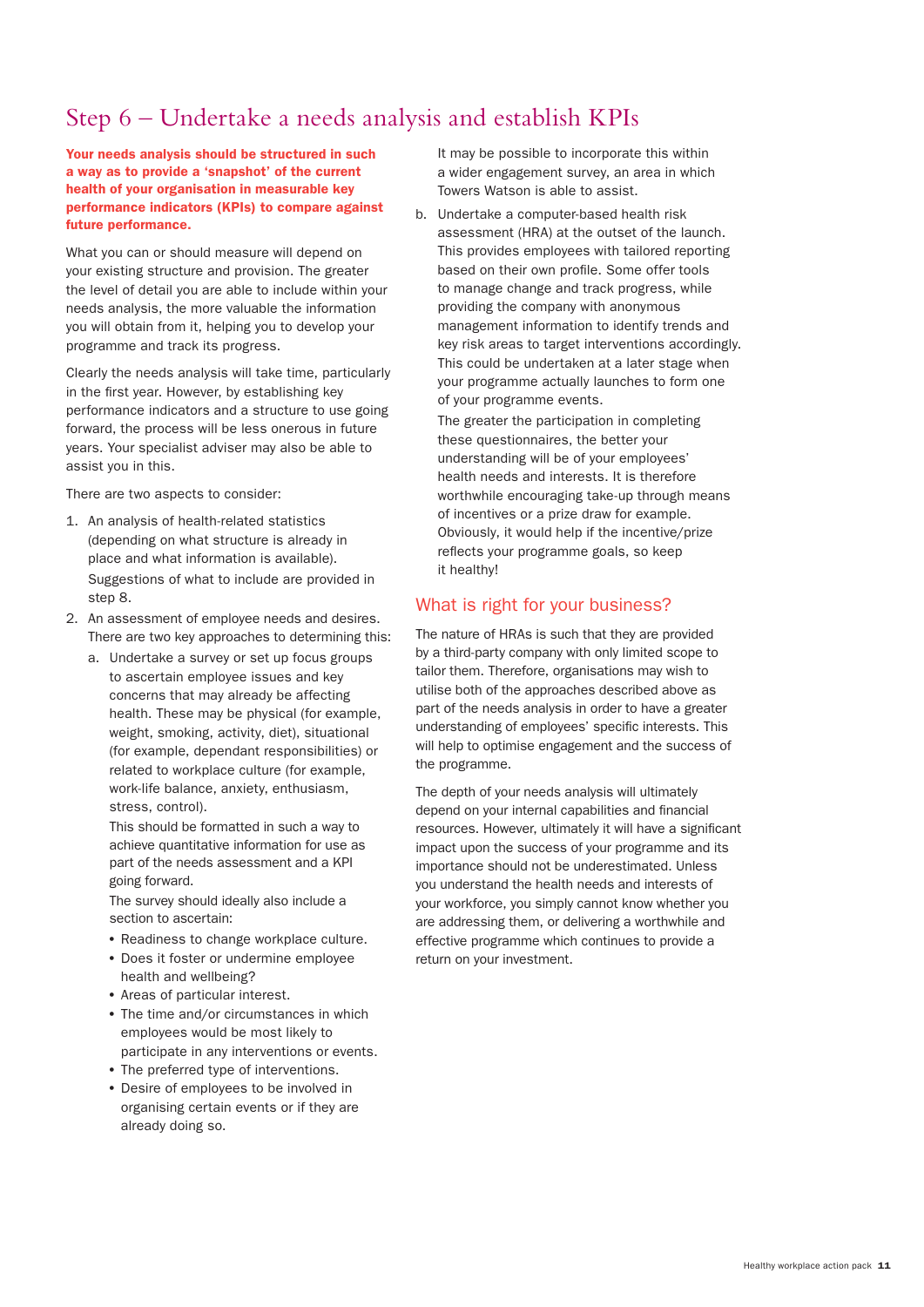#### Needs analysis and KPIs – suggestions of what to measure

The following list is intended to provide you with an understanding of what sort of information should be captured. The actual content of your own needs analysis will vary depending on what benefits and services you have.

#### Health-related indicators

Certain health-related benefits, absence data, employee assistance programme, health screening and health risk assessments will capture information enabling you to quantify the impact of specific health risks or medical conditions, for example:

- Muscular-skeletal conditions.
- Heart disease.
- Stress/depression/chronic fatigue syndrome.
- Cancers.

Combine this information to create a picture of the number of employees and cases affected by these issues, together with the cost of these risks to the business.

#### Policy and process indicators

- Percentage of referrals to Group Income Protection (GIP) provider within four weeks, eight weeks, 16 weeks, 26 weeks and post deferred period.
- Number of absence referrals to Occupational Health (OH).
- Number of OH referrals to GIP provider.
- Number of return to work cases prior to becoming GIP/Ill-health Early Retirement (IHER) claimant.
- Survey responses in terms of awareness and understanding of relevant policies.
- Actual case examples.

#### Lifestyle indicators

Take-up and related cost information where necessary relating to, for example:

- Sales of healthy vs unhealthy canteen/vending machine options.
- Gym membership/attendance.
- Bikes being kept in company storage facilities.
- Relevant information from employee survey and health risk assessment/ screen management information on obesity, diet, activity and smoking.

#### Take-up

- Hits to your programme hub website.
- Requests for information.
- Attendance and satisfaction levels of interventions and events, with six month follow-up results.
- Take-up of health-related benefits where they are not fully company-paid.
- One-day absence incidence, number of employees and cost.
- Productivity.
- Turnover.

#### Workplace culture indicators

• Trend changes on key indicators from employee wellbeing or engagement surveys.

#### Absence

- Incidences of absenteeism and average duration of absences of one day, under one week, one month, one year, five years.
- Causes by category.
- Direct cost.
- Number of referrals into OH and GIP per 100 employees.
- Number of cases reaching end of GIP deferred period per 100 employees.

#### Cost

- Total premium, average cost per employee and single rate/unit rate for all insured benefits.
- Total direct cost of absence.
- Average claim cost per incidence/ claimant/employee.
- PMI number of claimants and total cost in key condition areas listed above.
- PMI number of claims and total cost in cost-bands.
- Total and per-employee cost of all health-related benefits, services and absences.
- Total and per-employee reduction in claims/absence costs across all benefits and services.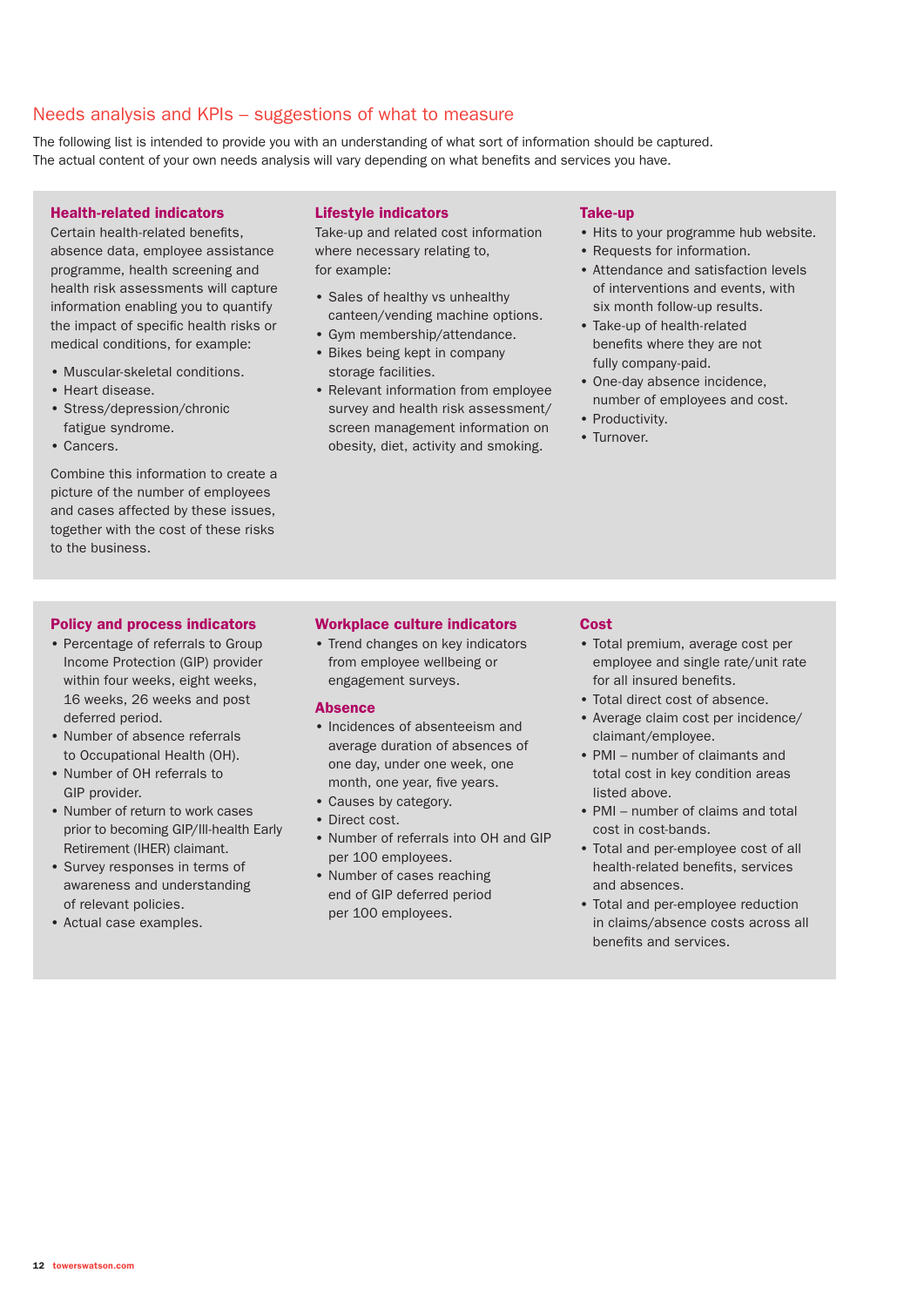## Step 7 – Clarify initial objectives

#### Having undertaken the needs assessment, you should now be in a position to clarify your initial objectives for the programme.

What are the key areas of potential risk or expenditure, both for employees in terms of their health, and as a business? Such things might include:

- High turnover, perhaps only in a particular area or for a certain job-role.
- High incidence or cost for specific conditions or areas on the benefit schemes, for example, musculoskeletal cancers or stress/depression.
- Inability to quantify certain areas owing to lack of consistency in data collection.
- The number of smokers in the workforce.
- An interest in weight-loss expressed by the workforce.
- The number of absences due to, for example stress, allergies, back pain, 'Monday/Friday-itis'.
- Inappropriate or inconsistent policies or practices.
- Lack of knowledge of services or benefits already available.
- High incidence of short-term absence due to a specific location.
- The incidence of late referrals of absence cases into the GIP/Permanent Health Insurance (PHI) scheme.
- Large number of long-term absences, IHER cases or GIP/PHI claims relating to certain causes for example, stress or back pain.
- Lack of accurate absence data.
- Lack of use of absence reports.

## Step 8 – Develop the year's programme

#### What to include

Your programme should aim to achieve the goals set in steps 6 and 7.

Remember to include repetition of the needs analysis on an annual basis to ensure continued relevance and return on investment.

Your interventions will consist of three elements:

- 1. Events.
- 2. Supporting communication.
- 3. Resulting data/feedback into the central analysis.

It will include:

- Your programme management activities for example, regular meetings
- Needs analysis
- Data collection and interpretation
- Targeted interventions
- Unhealthy lifestyle practices or health risks for example, inactivity, obesity, alcohol or drugs use, poor hydration.
- Poor safety practices.
- Expressed interest in certain areas.

Clearly it may not be possible to address all of these objectives at the outset. Some may be relatively straightforward and only require a one-off change of approach or policy, while others may require a short-term awareness campaign or long-term programme to achieve sustained change.

Evaluate and prioritise the objectives that you would like to address within the first 12 months of the programme and consider less important issues in following years.

Your objectives are likely to change as the programme develops. The programme will evolve as interventions are successful in targeting risk areas, and any subsequent needs analyses may identify new areas to target, such as engagement and maintaining momentum.

#### What is it?

The programme will consist of the interventions needed to address the goals you have identified in step 6. This is based on the core framework you have established in step 5, which will underpin the programme going forward.

The most straightforward programme design is based on an annual cycle, with monthly and quarterly 'stepping stones' and key dates, depending on your interventions. Further guidance on the timing of events has been provided later in this section.

Remember that employees' expectations will be raised as soon as you launch your programme and it will be detrimental to your goals if these expectations are not met. It is vital to introduce something which is sustainable. It is better for your programme to start small/low key and escalate than for it to start big and fizzle out.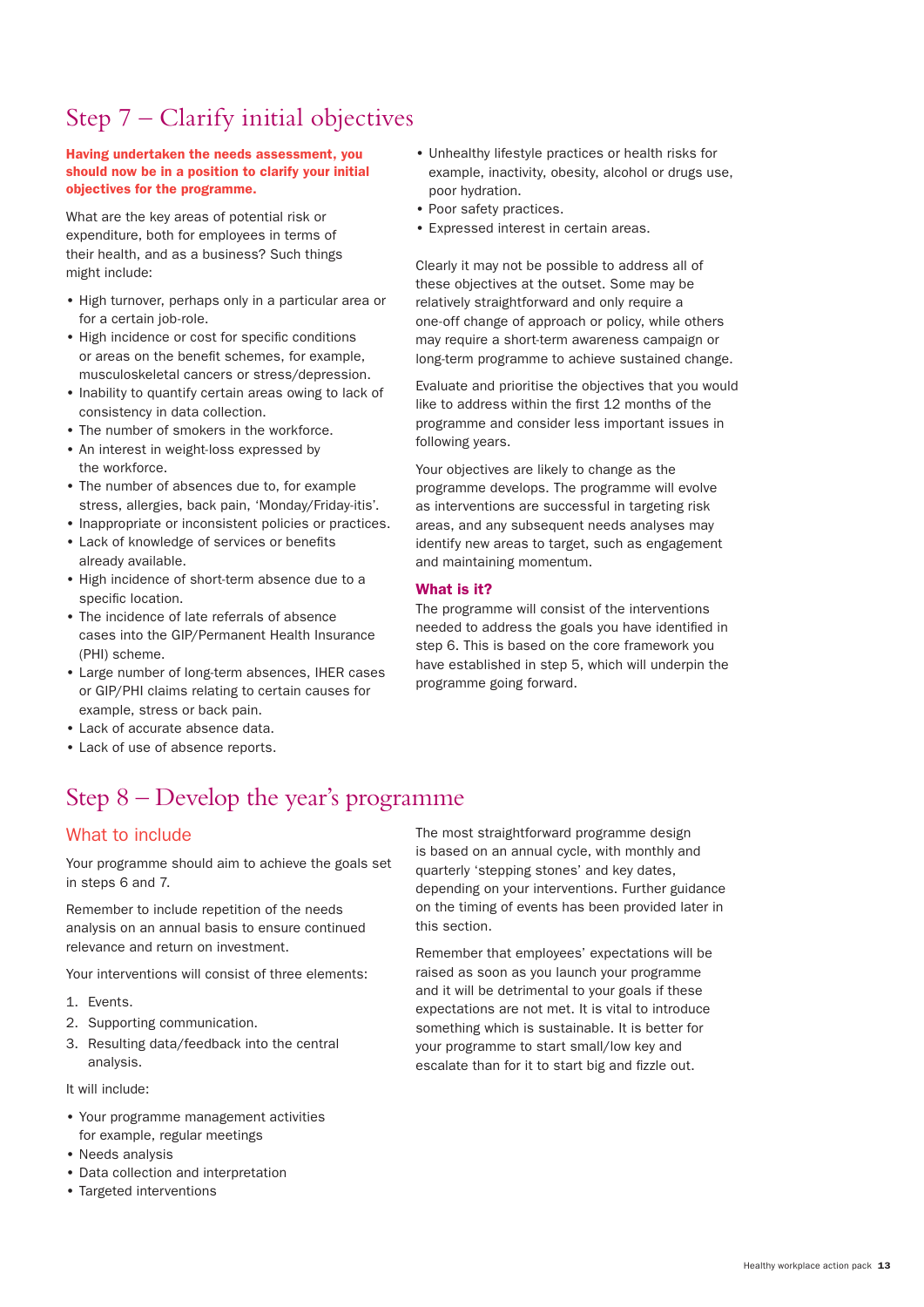#### Tips for delivery

Once you have identified the risk areas you are going to address, think about how you could deliver them in the best way possible. This is the time to be imaginative and make initiatives fun and interesting.

Delivery of the interventions should, of course, be relevant to your workforce and take account of your existing services and provisions wherever possible. What initiatives could you introduce to address those needs in the most targeted, engaging and effective way?

Involve your internal and external stakeholders in developing and delivering them.

To ensure initiatives are inclusive and to avoid pointing the finger at certain employees, structure initiatives within a number of overriding themes, for example:

- Changing habits.
- Nutrition.
- Activity.
- Stress.
- Back care.

Do not be patronising – the reality is that most people know the basics for example, that they should be eating five portions of fruit and vegetables a day or that smoking is bad for them, so make it easy, convenient and interesting for employees to do the right thing.

For the greatest possible success, it may be appropriate to deliver a particular intervention in a variety of methods and formats to achieve optimum engagement. Some employees will be more interested in the social opportunity than the actual health benefits. Some will want to have information to take up activities on their own or with families, while others will be more motivated by team or social opportunities, or competitive challenges. Other methods of motivating employees may be through incentives or through the opportunity to achieve tangible results like points which lead to rewards. Try and incorporate this variety within your programme.

Consider whether initiatives simply require a one-off change of policy, process or facility (possibly supplemented by training), a single awareness event or mid- to long-term programmes.

#### Timing of events in the annual cycle

When planning your annual cycle and calendar, consider the following:

- The ability to repeat certain activities on an annual basis at the same time each year, such as the needs analysis.
- Other business activities for example, salary/performance reviews, key busy periods.
- Seasonal activities (such as an alcohol campaign before Christmas, sun exposure awareness at the start of summer), general programme awareness following New Year's resolutions or around general company focus on annual health screens.
- The advantages of taking up specific benefits prior to the annual flex enrolment and so on.
- National event/charity days for example, No Smoking Day, Bike Week, Bike2Work, Walk to School Week, Fruity Friday, National Allergy Week, Back Care Awareness Week, Know Your Numbers Week, Migraine Awareness Week, Depression Awareness Week, Men's Health Week, Wellbeing of Women Cancer Awareness and so on. These are all Government initiatives and can help you structure your programme.

#### Funding

While some services and benefits clearly come at a cost, others do not need to be expensive and in many cases can be delivered at no cost beyond the time spent on delivering them.

- What is available at no cost or reduced cost through your existing benefit or service providers?
- Are there any relevant charity or national events to help you make the most of their resources and awareness campaigns? Some provide event organiser's materials.
- What free resources and tools that are available on the internet could be incorporated into your programme?
- What can you provide in house using your own resources and some imagination?
- Could you share some or all of the cost of providing certain initiatives with employees?

#### But remember…

A successful programme should also be able to deliver a return on your investment if spend is targeted. The return on investment might ultimately be greater if you purchase a service which is more relevant and focused to your needs rather than using free services that are less appropriate.

So it might be possible to give employees access to a free on-line HRA tool. However, if this tool does not include the provision of good quality comprehensive cumulative management information, you are missing out on a significant opportunity to understand the health risks of your workforce and start to address them.

When considering whether to ask employees to contribute to the cost of any initiatives it is important to bear in mind that cost may prevent or discourage take-up. Equally, free services are sometimes taken for granted. Your employee consultation should have helped you understand whether cost-sharing might be appropriate for your own programme.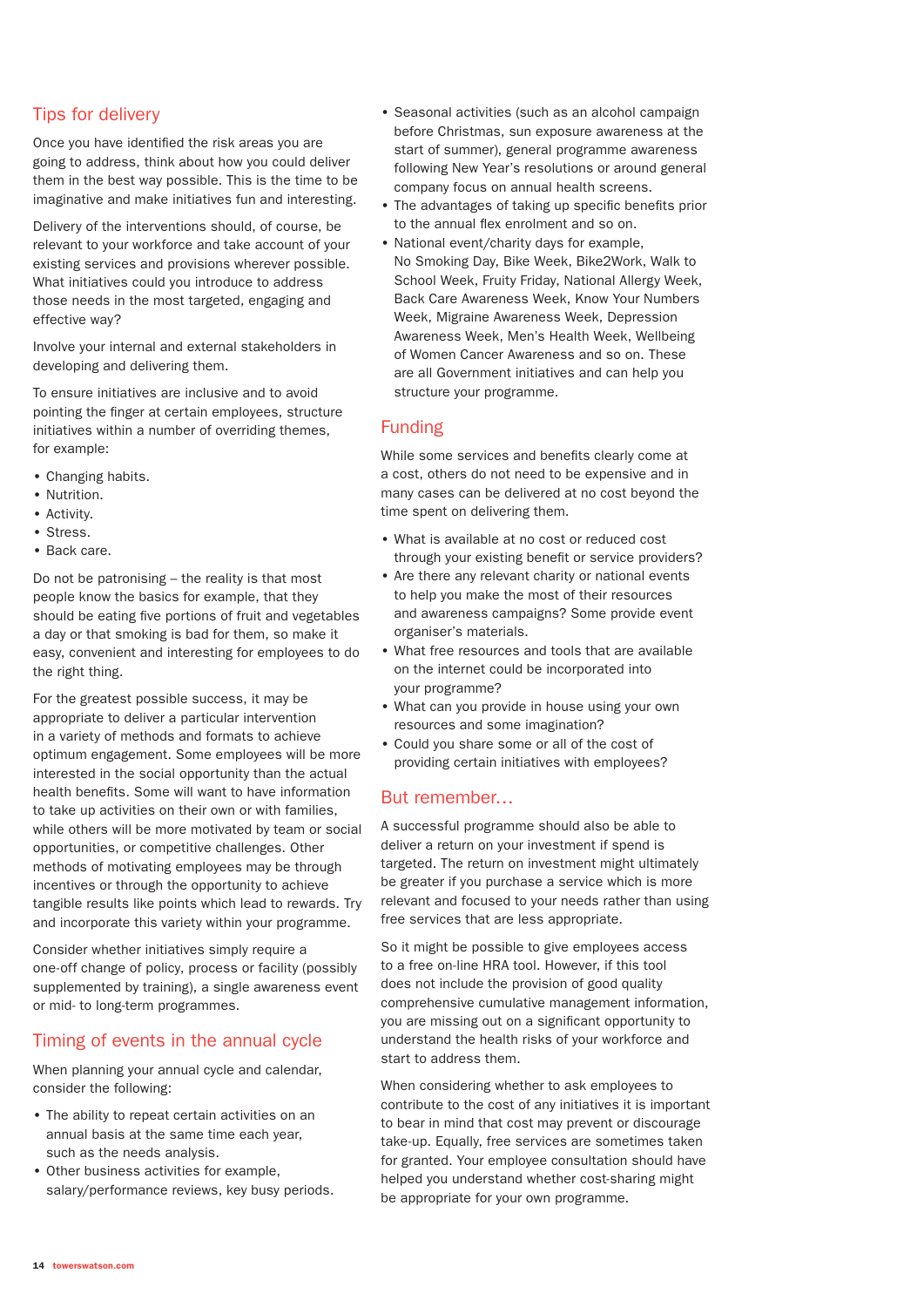

#### Example of an annual programme plan

This example shows how a programme might look in the first quarter of the year, taking into account a variety of interventions, communication and the first quarter's management activities. Your own programme will depend on the results of your needs analysis. For more ideas incorporate Government initiatives such as No Smoking Day, Bike Week, and so on.

#### January – New Year's Resolutions

- Week 1 Communications build-up to launch. Line manager seminar.
- Week 2 Launch with health fair. Monthly topic newsletter, lunch seminar 'general health & lifestyle'.
- Weeks 2-3 Employees complete HRA.
- Week 3 Reminder to complete HRA.
- Week 4 Prize draw for completing HRA.

#### February – A healthy place to work

- Week 1 Monthly topic newsletter. Fruit baskets in office.
- Week 2 Lunch seminar 'keeping it going'. Fruit basket. Communication to promote health-related activities and clubs.
- Week 3 Chair massage day. Fruit basket.
- Week 4 Fruit basket.

#### March – Small changes

- Week 1 Monthly newsletter.
- Week 2 Lunch seminar changing habits. Communication on smoking. Opportunity to book smoking cessation course and launch support group.
- Week 3 Smoking cessation course.
- Week 4 Smoking cessation course. Payslip notice equating cost of 'bad habits' this month.

#### April – Spring is in the air, Q1 programme management activities

- Week 1 Monthly topic newsletter. Line manager training spot the signs of stress and depression and what to do.
- Weeks 1–2 1st quarter data collection and collation. Launch 'capture spring' outdoor photography competition.
- Week 2 Launch sunflower and vegetable growing competition.
- Week 3 Promote employee assistance programme. Communication on facts about depression with information take-away.
- Week 4 1st quarter project team meeting performance update and planning.
- Week 5 1st quarter results line manager communication. 1st quarter results employee communication.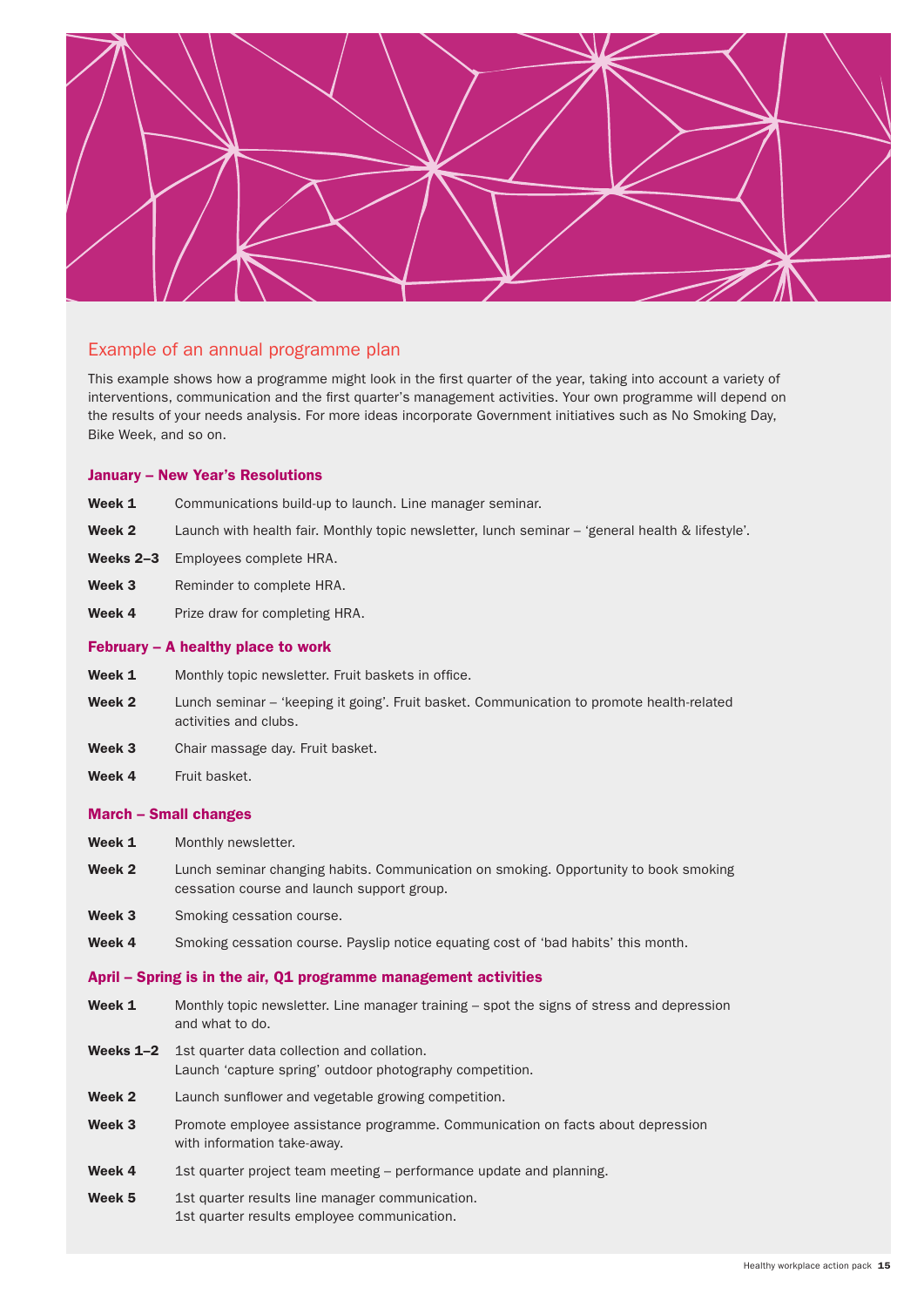

## Step 9 – Find the right business partners

The in-house facilities, services and capacity available to your business will vary significantly. For example, you may have an in-house occupational health team, while others will not. However, for any company, it is unlikely that all of the health-related services and interventions will be provided in house or that it would be cost effective to do so, particularly in respect of health-related employee benefits and services which involve trained medical assessment or intervention.

Partners and suppliers will largely fall into two categories:

- 1. Core providers.
- 2. Ancillary providers.

Before approaching providers, establish a formal tender request which clearly sets out the philosophy of your programme and your expectations of them. Alternatively your employee benefits consultant, healthcare and risk or occupational health adviser may already have knowledge of this market and may be able to help you find the best providers for your programme.

To achieve a successful and integrated programme, it is of course vital that the providers are chosen with care. 'Wellness' and 'Wellbeing' can be very misused terms. Some suppliers do not yet have a full understanding of truly integrated employee programmes and what your expectations might be.

#### 1. Core providers

Your core providers are likely to be the insurers or administrators of any health-related employee benefits or services you offer staff, for example:

- Private medical insurance/healthcare trust.
- Group income protection/permanent health insurance.
- Pension scheme trustee for ill-health early retirement.
- Employee assistance programme.
- Absence recording/management services.
- Employee health screening.
- Occupational health.

Not all organisations will offer any or all of these benefits or might only do so for certain categories of staff, which may make their incorporation within your core framework less effective (covered in step 5). Such benefits and the expertise of the providers can play a significant role in creating a healthy workplace, if delivered correctly. We would encourage their use within your programme.

As shown in (Figure 03), these benefits should form an integral and ongoing part of your employee health programme. Their use as tools for both the business and employees can be optimised by implementing an integrated and streamlined approach with clear signposting as to how the benefits interrelate. This will help employees and managers see how to move between them through the cycle of identifying [potential] health issues, achieving treatment and rehabilitation and dealing with periods of long-term disease management.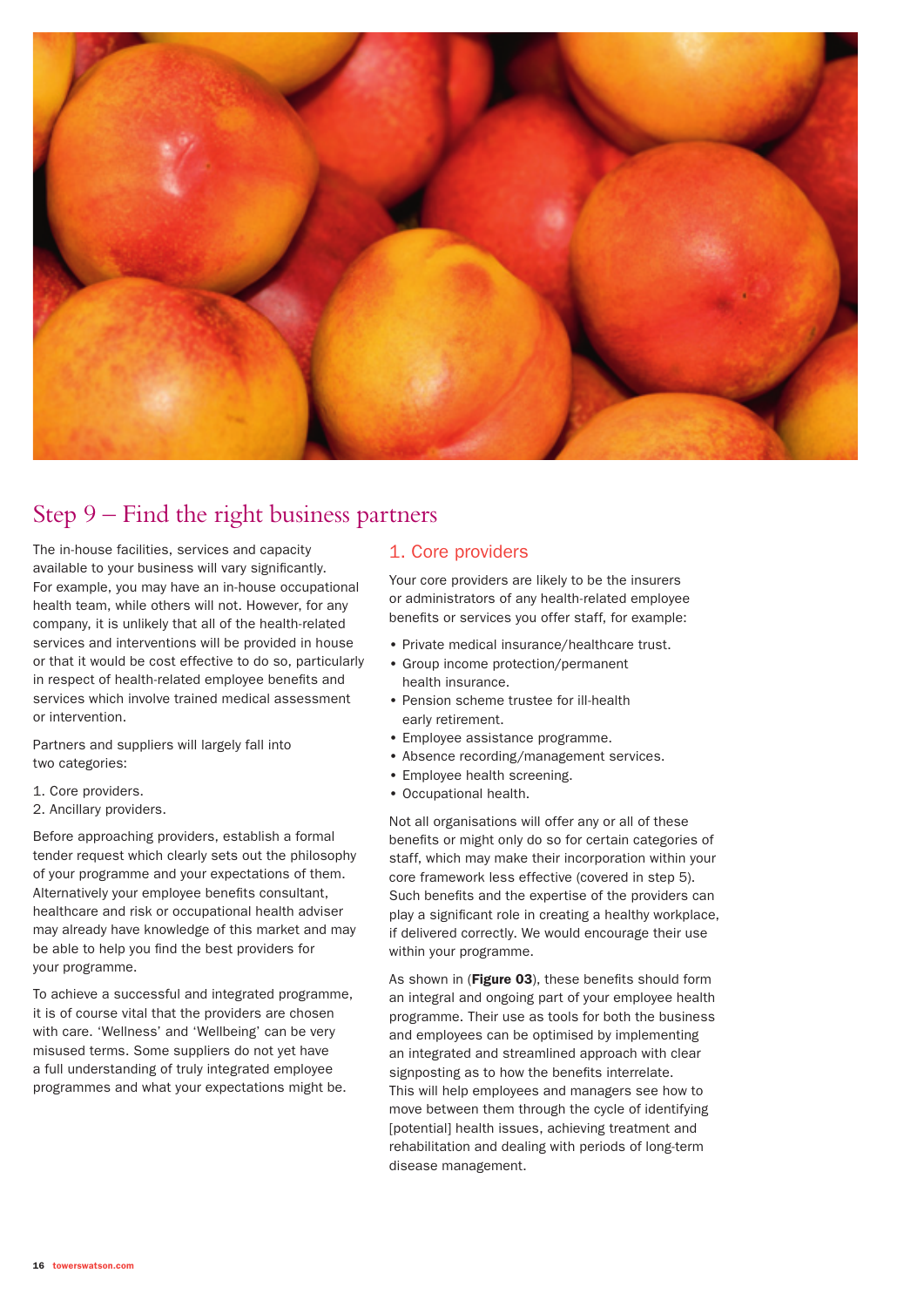Due to the integral nature of these core providers, careful selection is obviously vital. It may be that your organisation already uses a provider or providers of these benefits, but we would encourage you to consider whether they are able to demonstrate the following before deciding whether to maintain the services of a particular provider:

- An understanding of what you are trying to achieve, the purpose and nature of the programme.
- The role which they will be required to play within the wider structure.
- Be able and willing to work with other providers and stakeholders, particularly in areas such as ill-health case management.
- Their ability to provide useful management information within the required schedule, which fulfils the requirements of your needs analysis and KPIs.

Towers Watson or your existing benefits adviser may be able to assist you in this.

#### 2. Ancillary providers

Your ancillary providers will deliver some of your targeted initiatives, for example, on-site chair massage, exercise classes, physiotherapy, seminars and so on.

Health and wellbeing is a growing marketplace, which has been further developed through the use of the internet. There are numerous specialist suppliers out there who are able to offer services to fit in with your programme. Many providers are currently developing their services in these areas and may be willing to work with you more flexibly for mutual benefit.

Many providers can include complimentary services which may fit with and/or enhance your programme such as medical information resources or helplines.



#### Figure 03. Integrated approach to your employee health programme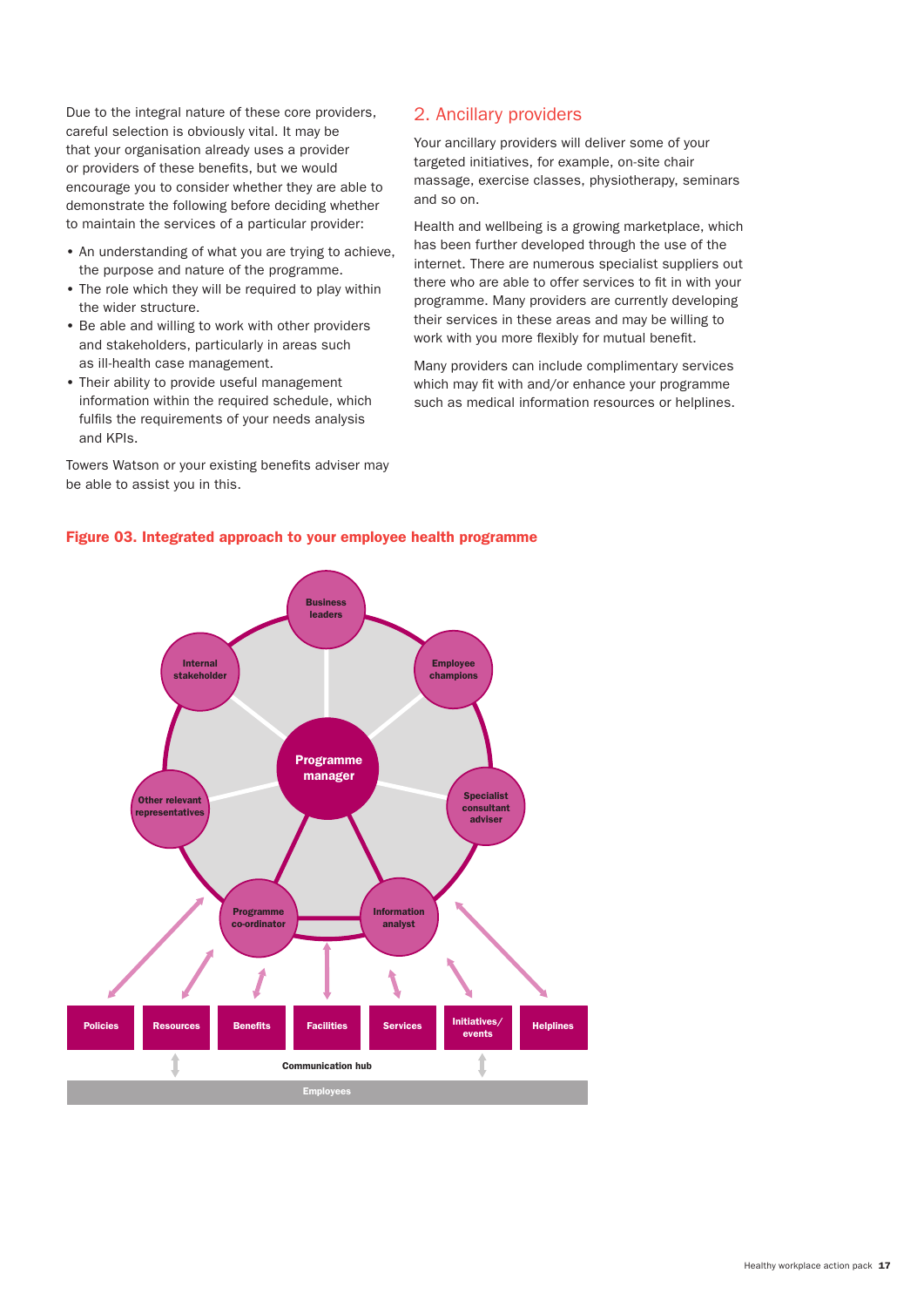## Step 10 – Communicating the programme

There are four key aspects to the communication of your programme:

- 1. Programme branding.
- 2. Communications hub.
- 3. Communication of events and initiatives.
- 4. Ongoing communication with employees and management about the progress you are making.

You have already branded your programme and established the communications hub through which all information about it can be accessed (step 5), when building your core framework.

Having spent time identifying your employees' needs (step 6) and developing initiatives to meet those needs (step 8), it is vital to engage employees to encourage participation in them.

#### Communicating your initiatives and events

The communication of your initiatives is key to their success. If employees are not aware of them or do not participate in them, they have failed.

To optimise awareness, interest and engagement, each intervention should be supported by a relevant campaign.

When communicating to employees, it is important to consider a variety of mediums and approaches (locations, frequency, and so on)

A few ideas include:

- Posters placed in areas with the greatest relevance and visibility.
- Branded canteen menu options.
- Tangible items and freebies such as fruit, water bottles, interactive tools and so on.
- Payslip notices for example, show the amount spent on cigarettes as a percentage of take-home pay.
- Regular updates and features on your communications hub.
- Regular email bulletins on hot topics.
- Credit card containing all relevant contact numbers.
- Competitions.
- Seminars and training sessions focused at line managers to explain the value of the programme for them and their employees in a personal and business context and how they can engage their team.
- Seminars and interactive sessions for employees.
- Fairs/events to showcase the programme.

## Step 11 – Launch the programme

Once the core framework and key events are developed, providers are in place and the branding and communications are prepared, you are ready to launch your programme to staff.

Your programme goals, corporate culture and confidence are likely to impact upon the extent to which you wish to make a dramatic launch to employees.

- Consider the expectations you will be raising to ensure that the programme will meet them.
- Demonstrate that you have taken on board feedback and information from the needs analysis stage.

There are many different ways to launch your programme, for example:

- Health fair.
- On-site events or promotions.
- Communications.
- 'Freebies'.
- Invitation to participate in a health assessment.
- Health pack containing items relating to the programme.
- Personal letter from the managing director and so on.

Ultimately, a structured combination of methods supported by a strong communication plan is likely to be most effective.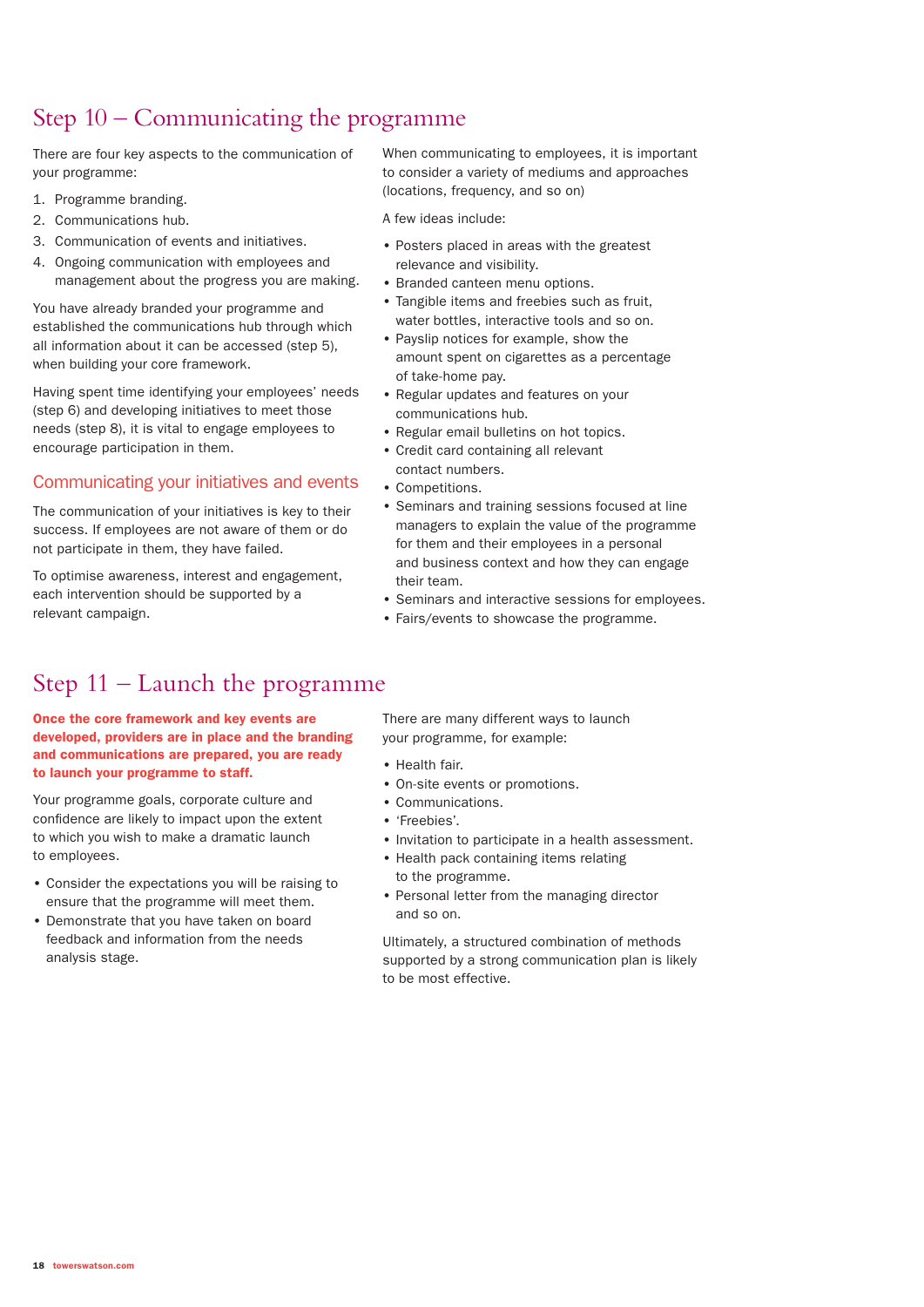## Step 12 – Ongoing programme management

#### Ongoing management is essential in maintaining an efficient, effective, sustainable and continually relevant programme.

You may achieve a good uptake at the start, but maintaining that engagement could be a challenge.

This action pack has been designed to be used on an ongoing basis. Once you have launched your programme, steps 5 to 12 will continue to be relevant.

- Plan your annual calendar each year. Maintain momentum – keep your programme alive through new events and communication.
- Keep it fresh. No matter how good your initiatives, some will have a shelf life – think about how you can offer them in new ways.
- Keep it relevant. You can only do this by knowing the needs and risks of your workforce. Repeat your needs analysis process annually and measure the outcome of your interventions. As interventions are successful, some needs will change.
- Communicate with your management and stakeholders so that they continue to recognise the value of the programme.
- Learn from your mistakes.
- Make it part of your business infrastructure
- Get recognition. There are several awards recognising the achievements of employers in employee health and wellbeing.

#### Ongoing communication of programme results

Of equal importance is the ongoing communication of the programme directed at senior management and line managers. Their continued buy-in and participation in the programme is key to its success, its longevity of achieving a return on your investment.

It will be necessary to help managers see the real value of the programme and not view it as a time and revenue burden. If they do not allow employees to take time out of their work to undertake key activities, or do not promote a social team environment, this could be detrimental to the success of the most promising of programmes.

It is important to share the results and progress with the relevant stakeholders through regular communication updates about:

- Key findings of analysis.
- Progress made.
- Return on investment.
- Success stories.
- Learning experiences.

Equally, it is important to let employees know about the programme and how far they may have come. Inevitably some employees of workforces will have a negative or cynical view of anything you implement. Showing that the programme is responding to their input and needs and that people are really benefiting can only help overcome this.

### What next?

Further tools to help support you can be found within the action pack. Towers Watson also offers consultancy services in respect of all areas of this action pack, please contact your Towers Watson consultant for more information.

#### Justin Crossland

+44 20 7227 2099 justin.crossland@towerswatson.com

#### About Business in the Community

Business in the Community is a membership of companies with the leadership to translate corporate values and commitments into mainstream management practice.

These companies measure and report on progress and illustrate the action being taken to improve the impact of its operations, products and services on society and the environment.

#### Further information

For more information, please contact:

## Louise Aston

Director, Business Action on Health +44 20 7566 8698 louise.aston@bitc.org.uk bitc.org.uk